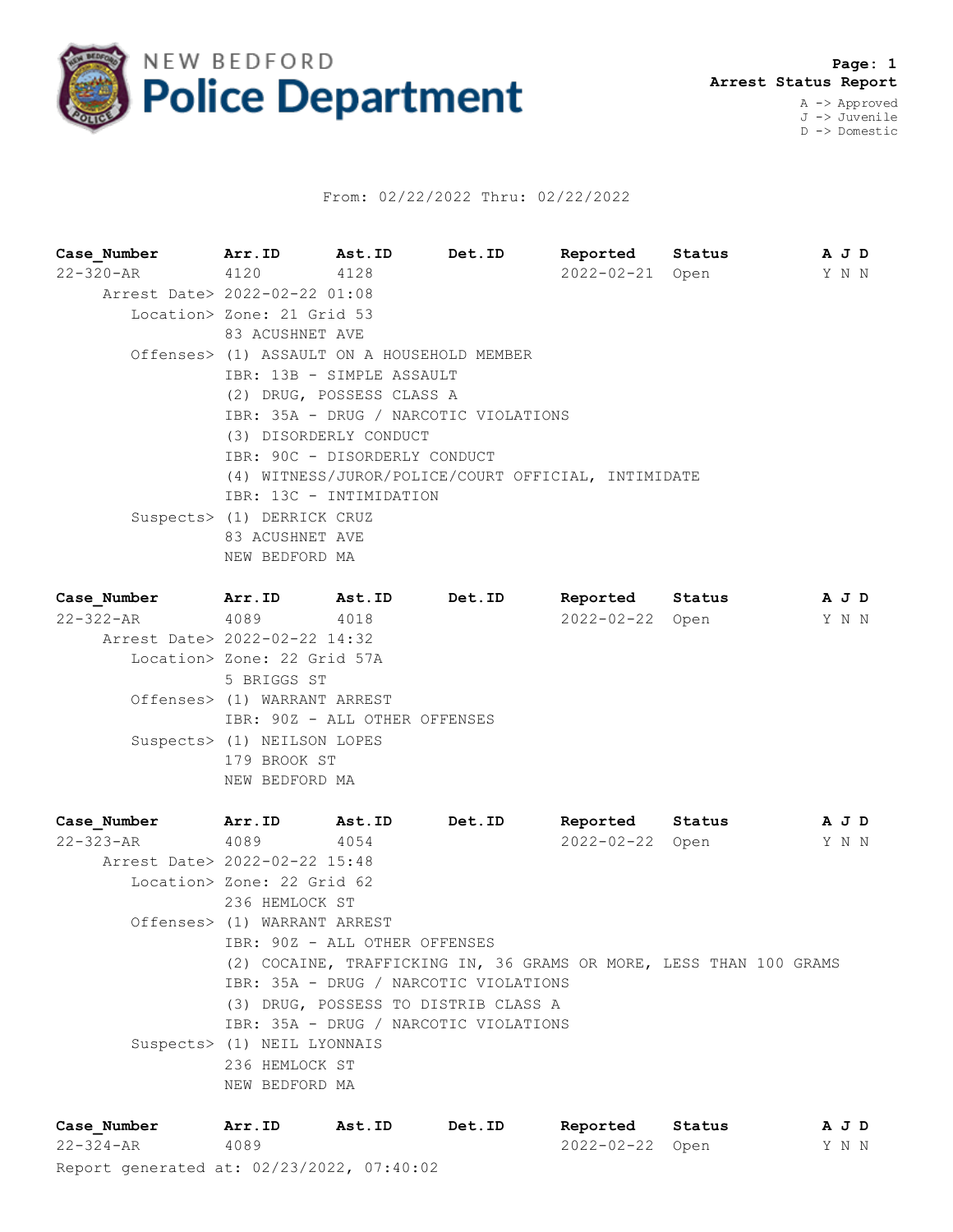

J -> Juvenile D -> Domestic

| Arrest Date> 2022-02-22 15:51   |
|---------------------------------|
| Location> Zone: 22 Grid 62      |
| 232 HEMLOCK ST                  |
| Offenses> (1) WARRANT ARREST    |
| IBR: 90Z - ALL OTHER OFFENSES   |
| Suspects> (1) CHRISTINE DEBALSI |
| 236 HEMLOCK ST                  |
| NEW BEDFORD MA                  |

| Case Number                   | Arr.ID Ast.ID                                       |                               | Det.ID                                                    | Reported Status |  |  | A J D |  |  |
|-------------------------------|-----------------------------------------------------|-------------------------------|-----------------------------------------------------------|-----------------|--|--|-------|--|--|
| 22-325-AR                     | 4094                                                | 4033                          |                                                           | 2022-02-22 Open |  |  | YNN   |  |  |
| Arrest Date> 2022-02-22 17:59 |                                                     |                               |                                                           |                 |  |  |       |  |  |
|                               | Location> Zone: 35 Grid 20A                         |                               |                                                           |                 |  |  |       |  |  |
|                               | 67 MALDEN ST                                        |                               |                                                           |                 |  |  |       |  |  |
| Offenses> (1) A&B             |                                                     |                               |                                                           |                 |  |  |       |  |  |
|                               |                                                     | IBR: 13B - SIMPLE ASSAULT     |                                                           |                 |  |  |       |  |  |
|                               |                                                     |                               | (2) DESTRUCTION OF PROPERTY -\$1200, MALICIOUS c266 \$127 |                 |  |  |       |  |  |
|                               |                                                     |                               | IBR: 290 - DESTRUCTION / DAMAGE / VANDALI                 |                 |  |  |       |  |  |
|                               |                                                     | (3) THREAT TO COMMIT CRIME    |                                                           |                 |  |  |       |  |  |
|                               |                                                     | IBR: 13C - INTIMIDATION       |                                                           |                 |  |  |       |  |  |
|                               | (4) WITNESS/JUROR/POLICE/COURT OFFICIAL, INTIMIDATE |                               |                                                           |                 |  |  |       |  |  |
|                               |                                                     | IBR: 13C - INTIMIDATION       |                                                           |                 |  |  |       |  |  |
|                               | (5) WARRANT ARREST                                  |                               |                                                           |                 |  |  |       |  |  |
|                               |                                                     | IBR: 90Z - ALL OTHER OFFENSES |                                                           |                 |  |  |       |  |  |
|                               | Suspects> (1) AARON BRITTO                          |                               |                                                           |                 |  |  |       |  |  |
|                               | 67 MALDEN ST                                        |                               |                                                           |                 |  |  |       |  |  |
|                               | NEW BEDFORD MA                                      |                               |                                                           |                 |  |  |       |  |  |

**Case\_Number Arr.ID Ast.ID Det.ID Reported Status A J D** 22-326-AR 3968 2022-02-22 Open Y N N Arrest Date> 2022-02-22 18:35 Location> Zone: 21 Grid 60A 43 DIVISION ST Offenses> (1) FENTANYL, TRAFFICKING IN 200 GRAMS OR MORE IBR: 35A - DRUG / NARCOTIC VIOLATIONS (2) COCAINE, TRAFFICKING IN, 36 GRAMS OR MORE, LESS THAN 100 GRAMS IBR: 35A - DRUG / NARCOTIC VIOLATIONS (3) CONSPIRACY TO VIOLATE DRUG LAW IBR: 90Z - ALL OTHER OFFENSES Suspects> (1) FRANCES JUSTINIANO 43 DIVISION ST NEW BEDFORD MA

**Case\_Number Arr.ID Ast.ID Det.ID Reported Status A J D** 22-327-AR 3968 2022-02-22 Open Y N N Arrest Date> 2022-02-22 19:27 Location> Zone: 21 Grid 60A 43 DIVISION ST Offenses> (1) FENTANYL, TRAFFICKING IN 200 GRAMS OR MORE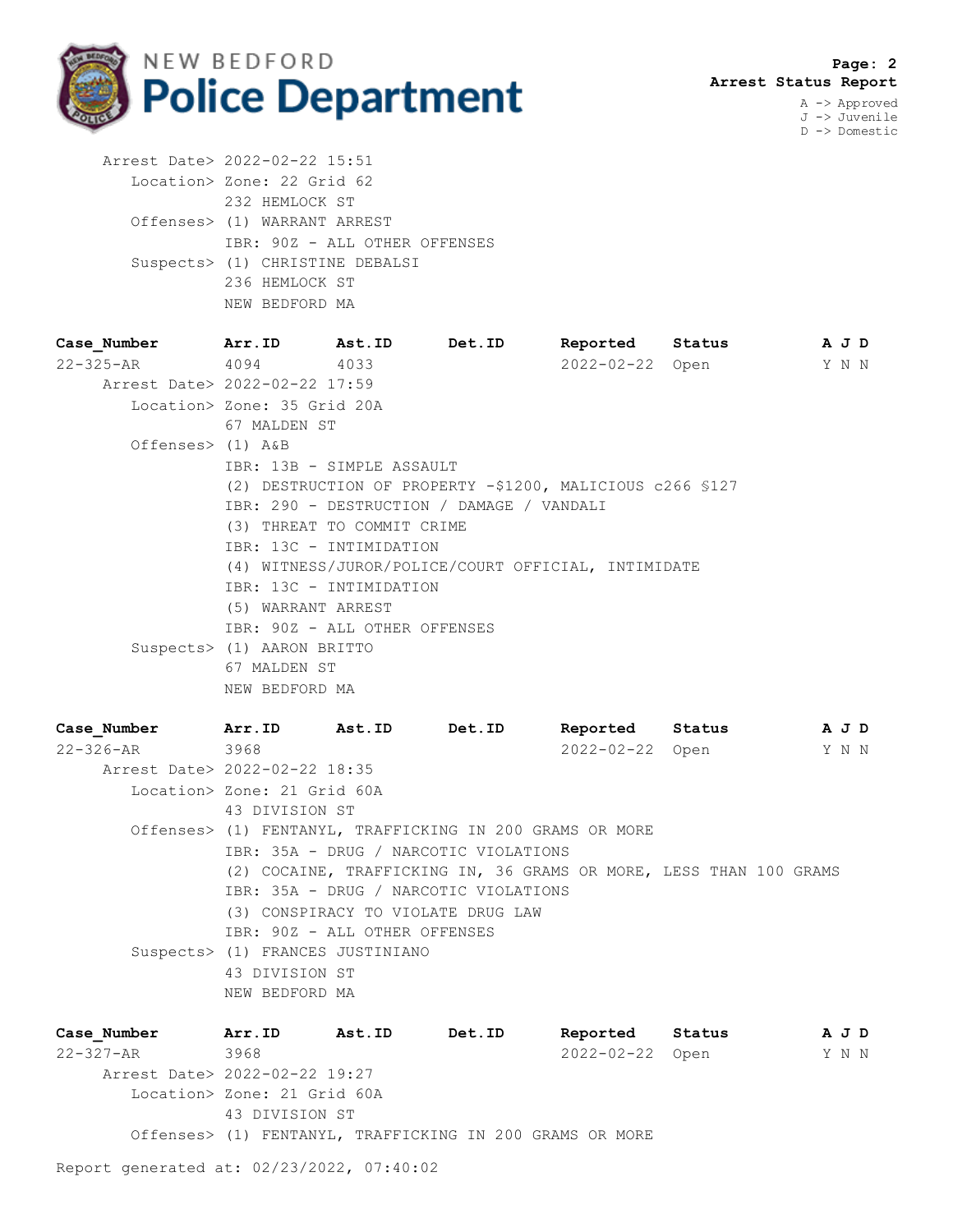

 **Page: 3 Arrest Status Report**

A -> Approved J -> Juvenile D -> Domestic

 IBR: 35A - DRUG / NARCOTIC VIOLATIONS (2) COCAINE, TRAFFICKING IN, 36 GRAMS OR MORE, LESS THAN 100 GRAMS IBR: 35A - DRUG / NARCOTIC VIOLATIONS (3) CONSPIRACY TO VIOLATE DRUG LAW IBR: 90Z - ALL OTHER OFFENSES (4) FALSE ID INFORMATION, ARRESTEE FURNISH TO LAW ENFORCEMENT IBR: 90Z - ALL OTHER OFFENSES Suspects> (1) ISAIAC SANCHEZ- LARA 43 DIVISION ST NEW BEDFORD MA

| Case Number                   | Arr.ID         | Ast.ID                                | Det.ID | Reported        | Status | A J D |  |
|-------------------------------|----------------|---------------------------------------|--------|-----------------|--------|-------|--|
| 22-328-AR                     | 4073           |                                       |        | 2022-02-22 Open |        | Y N N |  |
| Arrest Date> 2022-02-22 18:48 |                |                                       |        |                 |        |       |  |
| Location> Zone: 21 Grid 59    |                |                                       |        |                 |        |       |  |
|                               | 136 COUNTY ST  |                                       |        |                 |        |       |  |
| Offenses> (1) WARRANT ARREST  |                |                                       |        |                 |        |       |  |
|                               |                | IBR: 90Z - ALL OTHER OFFENSES         |        |                 |        |       |  |
|                               |                | (2) DRUG, POSSESS CLASS B             |        |                 |        |       |  |
|                               |                | IBR: 35A - DRUG / NARCOTIC VIOLATIONS |        |                 |        |       |  |
|                               |                | Suspects> (1) ANTONIO GONZALEZ        |        |                 |        |       |  |
|                               | 791 BROCK AVE  |                                       |        |                 |        |       |  |
|                               | NEW BEDFORD MA |                                       |        |                 |        |       |  |
|                               |                |                                       |        |                 |        |       |  |

**Case\_Number Arr.ID Ast.ID Det.ID Reported Status A J D** 22-329-AR 4073 2022-02-22 Open Y N N Arrest Date> 2022-02-22 18:53 Location> Zone: 21 Grid 59 136 COUNTY ST Offenses> (1) WARRANT ARREST IBR: 90Z - ALL OTHER OFFENSES (2) WARRANT ARREST IBR: 90Z - ALL OTHER OFFENSES Suspects> (1) JOAO GONCALVES 39 CHESTER AVE BROCKTON MA

**Case\_Number Arr.ID Ast.ID Det.ID Reported Status A J D** 22-330-AR 4028 3932 2022-02-22 Open Y N N Arrest Date> 2022-02-22 19:00 Location> Zone: 31 Grid 18 1532 ACUSHNET AVE Offenses> (1) THREAT TO COMMIT CRIME IBR: 13C - INTIMIDATION (2) LARCENY OVER \$1200 BY FALSE PRETENSE IBR: 90Z - ALL OTHER OFFENSES (3) LARCENY OVER \$1200 BY FALSE PRETENSE IBR: 90Z - ALL OTHER OFFENSES Suspects> (1) VICTOR LOPEZ